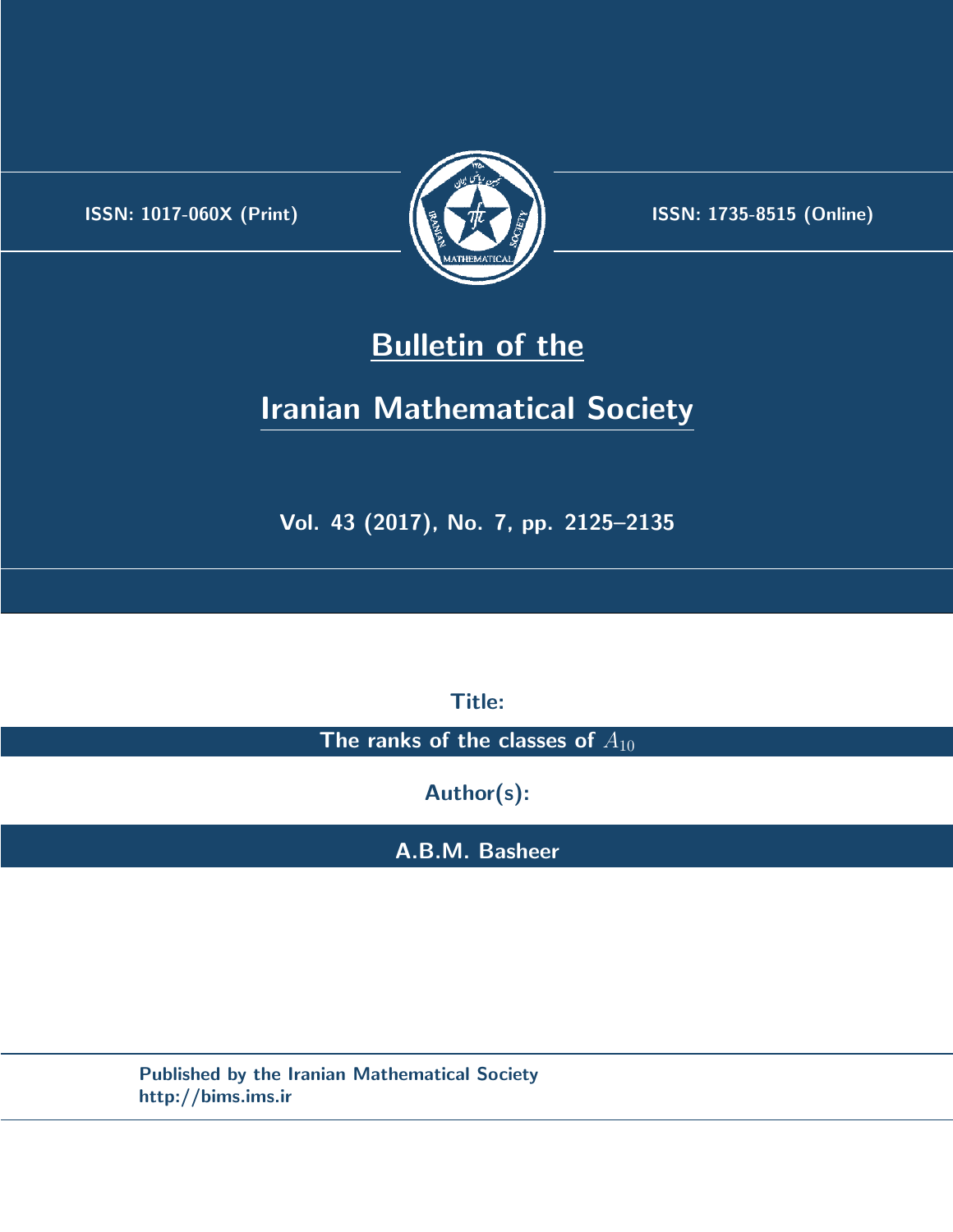Bull. Iranian Math. Soc. Vol. 43 (2017), No. 7, pp. 2125–2135 Online ISSN: 1735-8515

# **THE RANKS OF THE CLASSES OF** *A*<sup>10</sup>

A.B.M. BASHEER

(Communicated by Ali Reza Ashrafi)

*Dedicated to Professor Jamshid Moori on the occasion of his 70th Birthday*

ABSTRACT. Let  $G$  be a finite group and  $X$  be a conjugacy class of  $G$ . The *rank* of *X* in *G*, denoted by  $rank(G:X)$ , is defined to be the minimal number of elements of *X* generating *G.* In this paper we establish the ranks of all the conjugacy classes of elements for simple alternating group *A*<sup>10</sup> using the structure constants method and other results established in [A.B.M. Basheer and J. Moori, On the ranks of the alternating group *An*, Bull. Malays. Math. Sci. Soc..

**Keywords:** Conjugacy classes, rank, generation, structure constant, alternating group.

**MSC(2010):** Primary: 20C15; Secondary: 20C40, 20D08.

## 1. **Introduction**

Generation of finite groups by suitable subsets is of great interest and has many applications to groups and their representations. For example, the computations of the genus of simple groups can be reduced to the generations of the relevant simple groups (see Woldar [[24\]](#page-11-0) for details). Also Di Martino et al. [\[11](#page-10-0)] established a useful connection between generation of groups by conjugates and the existence of elements representable by almost cyclic matrices. Their motivation was to study irreducible projective representations of sporadic simple groups. Recently more attention was given to the generation of finite groups by conjugate elements. In his PhD Thesis [[22\]](#page-11-1), Ward considered generation of a simple group by conjugate involutions satisfying certain conditions.

We are interested in generation of finite simple groups by the minimal number of elements from a given conjugacy class of the group. This motivates the following definition.

*⃝*c 2017 Iranian Mathematical Society

Article electronically published on December 30, 2017. Received: 12 May 2016, Accepted: 22 October 2016.

<sup>2125</sup>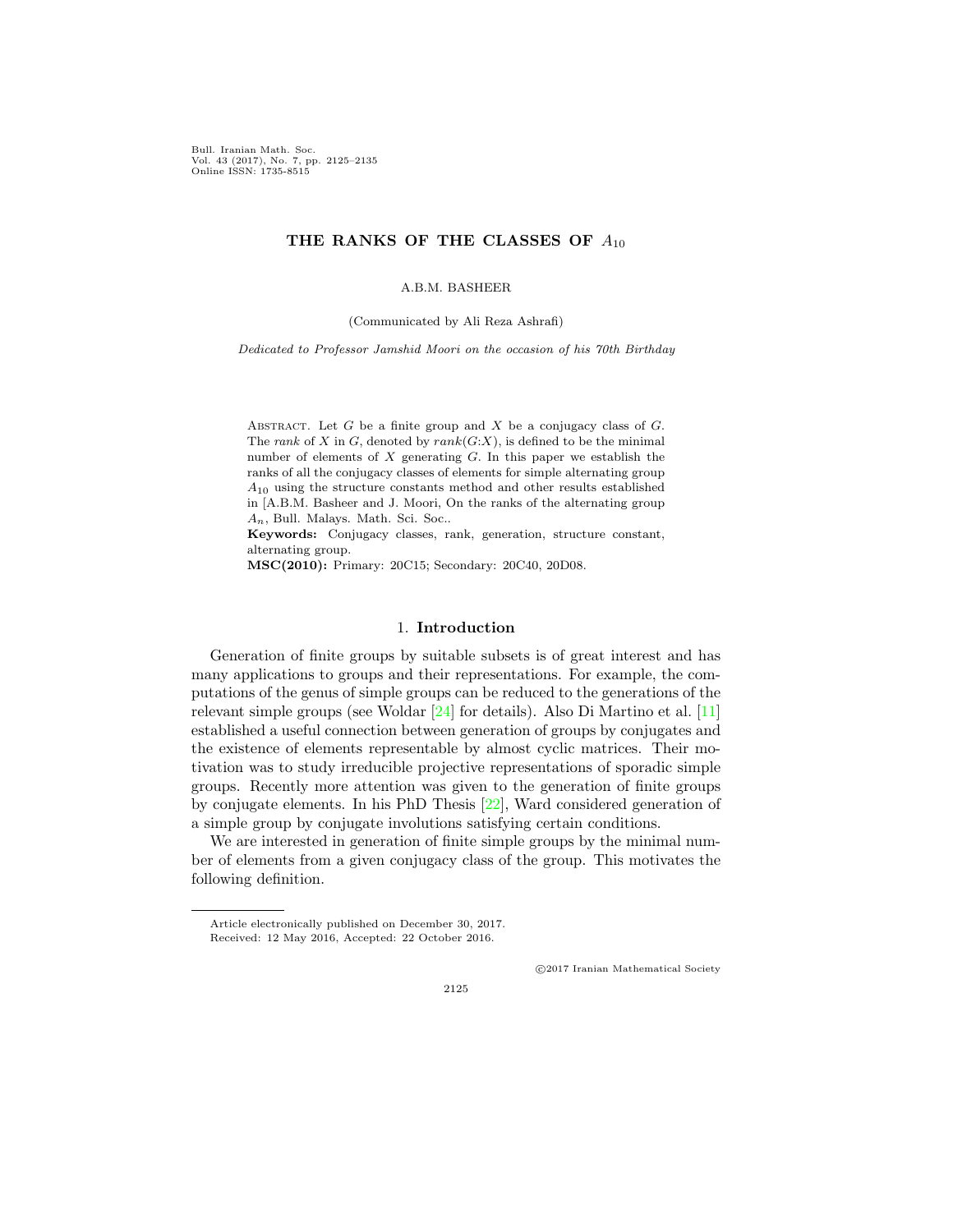**Definition 1.1.** Let *G* be a finite simple group and *X* be a conjugacy class of *G.* The rank of *X* in *G,* denoted by *rank*(*G*:*X*) is defined to be the minimal number of elements of *X* generating *G.*

One of the applications of ranks of conjugacy classes of a finite group is that they are involved in the computations of the covering number of the finite simple group (see Zisser [[25](#page-11-2)]).

In  $[17-19]$  $[17-19]$  $[17-19]$ , J. Moori computed the ranks of involutry classes of the Fischer sporadic simple group  $Fi_{22}$ . He found that  $rank(F_{i22}:2B) = rank(F_{i22}:2C)$  $= 3$ , while  $rank(F_{i22}:2A) \in \{5,6\}$ . The work of Hall and Soicher [\[16](#page-11-5)] implies that  $rank(F_{i22}:2A) = 6$ . In a considerable number of publications (for example but not limited to, see  $[1-6]$  $[1-6]$  or  $[19]$  $[19]$ ) Moori, Ali and Ibrahim explored the ranks for various sporadic simple groups. In this article we apply the structure constants method together with some results on generation to determine all the ranks of classes of elements for the simple alternating group  $A_{10}$ .

#### 2. **Preliminaries**

<span id="page-2-1"></span>Let *G* be a finite group and  $C_1, C_2, \ldots, C_k, k \geq 3$  (not necessarily distinct) conjugacy classes of *G* with  $g_1, g_2, \ldots, g_k$  being representatives for these classes respectively.

For a fixed representative  $g_k \in C_k$  and for  $g_i \in C_i$ ,  $1 \leq i \leq k-1$ , denote by  $\Delta_G = \Delta_G(C_1, C_2, \ldots, C_k)$  the number of distinct  $(k-1)$ -tuples  $(g_1, g_2, \ldots, g_{k-1})$  such that  $g_1 g_2 \cdots g_{k-1} = g_k$ . This number is known as *class algebra constant* or *structure constant*. With  $\text{Irr}(G) = \{\chi_1, \chi_2, \ldots, \chi_r\}$  being the set of complex irreducible characters of *G*, the number  $\Delta_G$  is easily calculated from the character table of *G* through the formula

$$
(2.1) \qquad \Delta_G(C_1, C_2, \ldots, C_k) = \frac{\prod_{i=1}^{k-1} |C_i|}{|G|} \sum_{i=1}^r \frac{\chi_i(g_1)\chi_i(g_2)\cdots\chi_i(g_{k-1})\overline{\chi_i(g_k)}}{(\chi_i(1_G))^{k-2}}.
$$

Also for a fixed  $g_k \in C_k$  we denote by  $\Delta_G^*(C_1, C_2, \ldots, C_k)$  the number of distinct  $(k − 1)$ -tuples  $(g_1, g_2, \ldots, g_{k-1}) \in C_1 \times C_2 \times \cdots \times C_{k-1}$  satisfying

<span id="page-2-0"></span>(2.2)  $g_1 g_2 \cdots g_{k-1} = g_k$  and  $\langle g_1, g_2, \ldots, g_{k-1} \rangle = G.$ 

**Definition 2.1.** If  $\Delta_G^*(C_1, C_2, \ldots, C_k) > 0$ , the group *G* is said to be  $(C_1, C_2,$  $\ldots$ ,  $C_k$ )-generated.

Furthermore if  $H \leq G$  is any subgroup containing a fixed element  $g_k \in$  $C_k$ , we let  $\Sigma_H(C_1, C_2, \ldots, C_k)$  be the total number of distinct  $(k-1)$ -tuples  $(g_1, g_2, \ldots, g_{k-1})$  such that  $g_1 g_2 \cdots g_{k-1} = g_k$  and  $\langle g_1, g_2, \ldots, g_{k-1} \rangle \leq H$ . The value of  $\Sigma_H(C_1, C_2, \ldots, C_k)$  can be obtained as a sum of the structure constants  $\Delta_H(c_1, c_2, \cdots, c_k)$  of *H*-conjugacy classes  $c_1, c_2, \ldots, c_k$  such that  $c_i \subseteq H \cap C_i$ .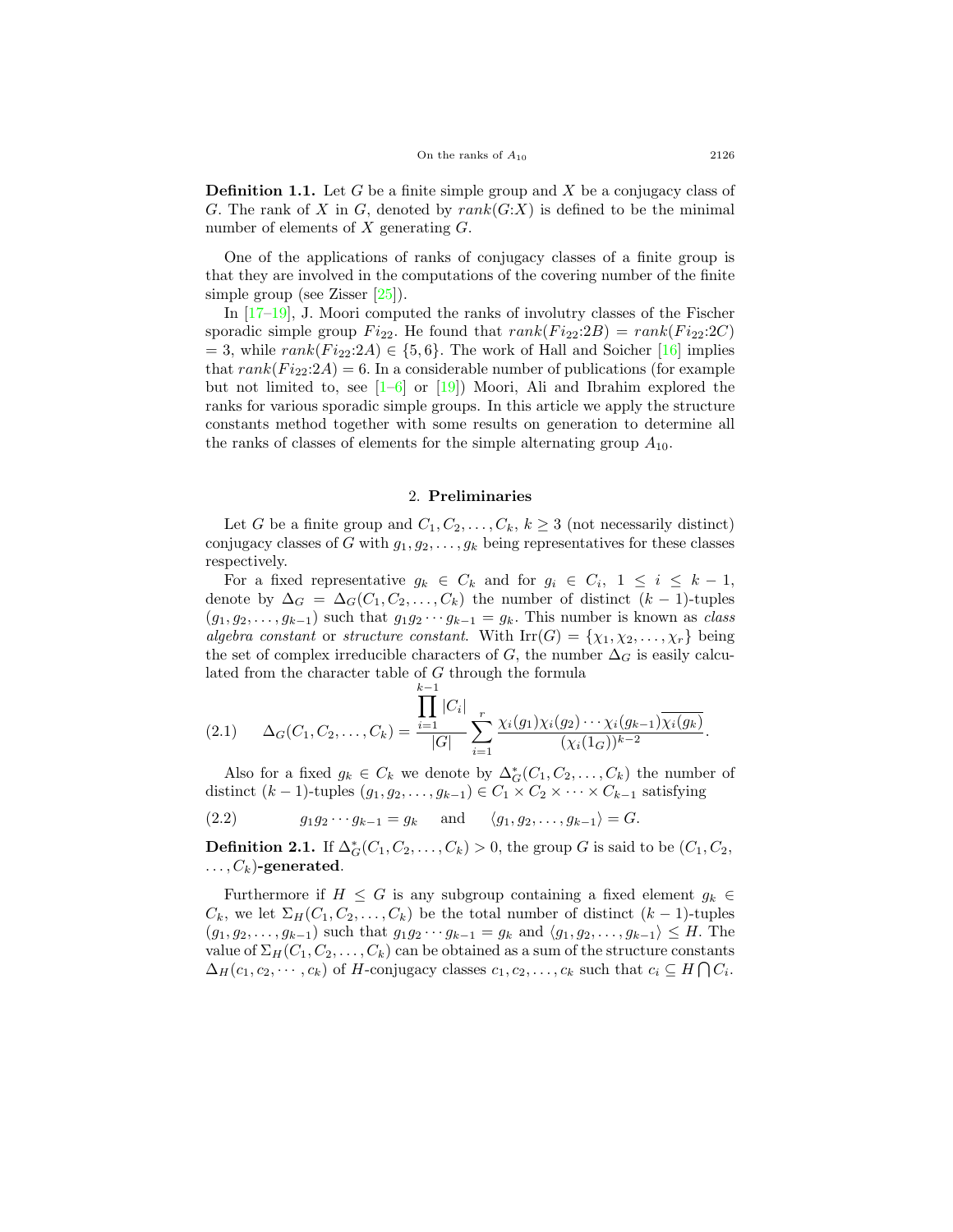**Theorem 2.2.** *Let G be a finite group and H be a subgroup of G containing a fixed element g such that*  $gcd(o(g), [N_G(H):H]) = 1$ *. Then the number*  $h(g, H)$ *of conjugates of H containing g is*  $\chi$ <sup>*H*</sup>(*g*)*, where*  $\chi$ <sup>*H*</sup>(*g*) *is the permutation character of G with action on the conjugates of H. In particular*

$$
h(g, H) = \sum_{i=1}^{m} \frac{|C_G(g)|}{|C_{N_G(H)}(x_i)|},
$$

*where*  $x_1, x_2, \ldots, x_m$  *are representatives of the*  $N_G(H)$ *-conjugacy classes fused to the G-class of g.*

*Proof.* See for example Ganief and Moori [[13,](#page-10-3) [14\]](#page-10-4). □

The above number  $h(g, H)$  is useful in giving a lower bound for  $\Delta_G^*(C_1, C_2,$  $\cdots$ ,  $C_k$ ), namely  $\Delta_G^*(C_1, C_2, \ldots, C_k) \ge \Theta_G(C_1, C_2, \ldots, C_k)$ , where

(2.3) 
$$
\Theta_G(C_1,\cdots,C_k)=\Delta_G(C_1,\cdots,C_k)-\sum h(g_k,H)\Sigma_H(C_1,\ldots,C_k),
$$

 $g_k$  is a representative of the class  $C_k$  and the sum is taken over all the representatives *H* of *G*-conjugacy classes of maximal subgroups containing elements of all the classes  $C_1, C_2, \ldots, C_k$ .

Since we have all the maximal subgroups of the sporadic simple groups (except for  $G = M$  the Monster group), it is possible to build a small subroutine in GAP [[15\]](#page-11-6) or Magma [[8\]](#page-10-5) to compute the values of  $\Theta_G = \Theta_G(C_1, C_2, \ldots, C_k)$ for any collection of conjugacy classes of a sporadic simple group.

If  $\Theta_G > 0$  then certainly *G* is  $(C_1, C_2, \ldots, C_k)$ -generated. In the case  $C_1 =$  $C_2 = \cdots = C_{k-1} = C$ , *G* can be generated by  $k-1$  elements suitably chosen from *C* and hence  $rank(G:C) \leq k-1$ .

We now quote some results for establishing generation and non-generation of finite simple groups. These results are also important in determining the ranks of the finite simple groups.

<span id="page-3-0"></span>**Lemma 2.3** (See Ali and Moori  $[5]$  $[5]$  or Conder et al.  $[9]$  $[9]$ ). Let G be a *finite simple group such that G is* (*lX, mY, nZ*)*-generated. Then G is*  $(lX, lX, \ldots, lX, (nZ)^m)$ -generated.

*Proof.* Since *G* is  $(lX, mY, nZ)$ -generated group, it follows that there exists  $x \in \mathit{IX}$  and  $y \in mY$  such that  $xy \in nZ$  and  $\langle x, y \rangle = G$ . Let

$$
N := \left\langle x, x^y, x^{y^2}, \cdots, x^{y^{m-1}} \right\rangle.
$$

Then  $N \triangleleft G$ . Since G is simple and N is non-trivial subgroup we obtain that  $N = G$ . Furthermore we have

$$
xx^y x^{y^2} x^{y^{m-1}} = x(yxy^{-1})(y^2xy^{-2}) \cdots (y^{m-1}xy^{1-m})
$$
  
=  $(xy)^m \in (nZ)^m$ .

<sup>|</sup> {z } *m−times*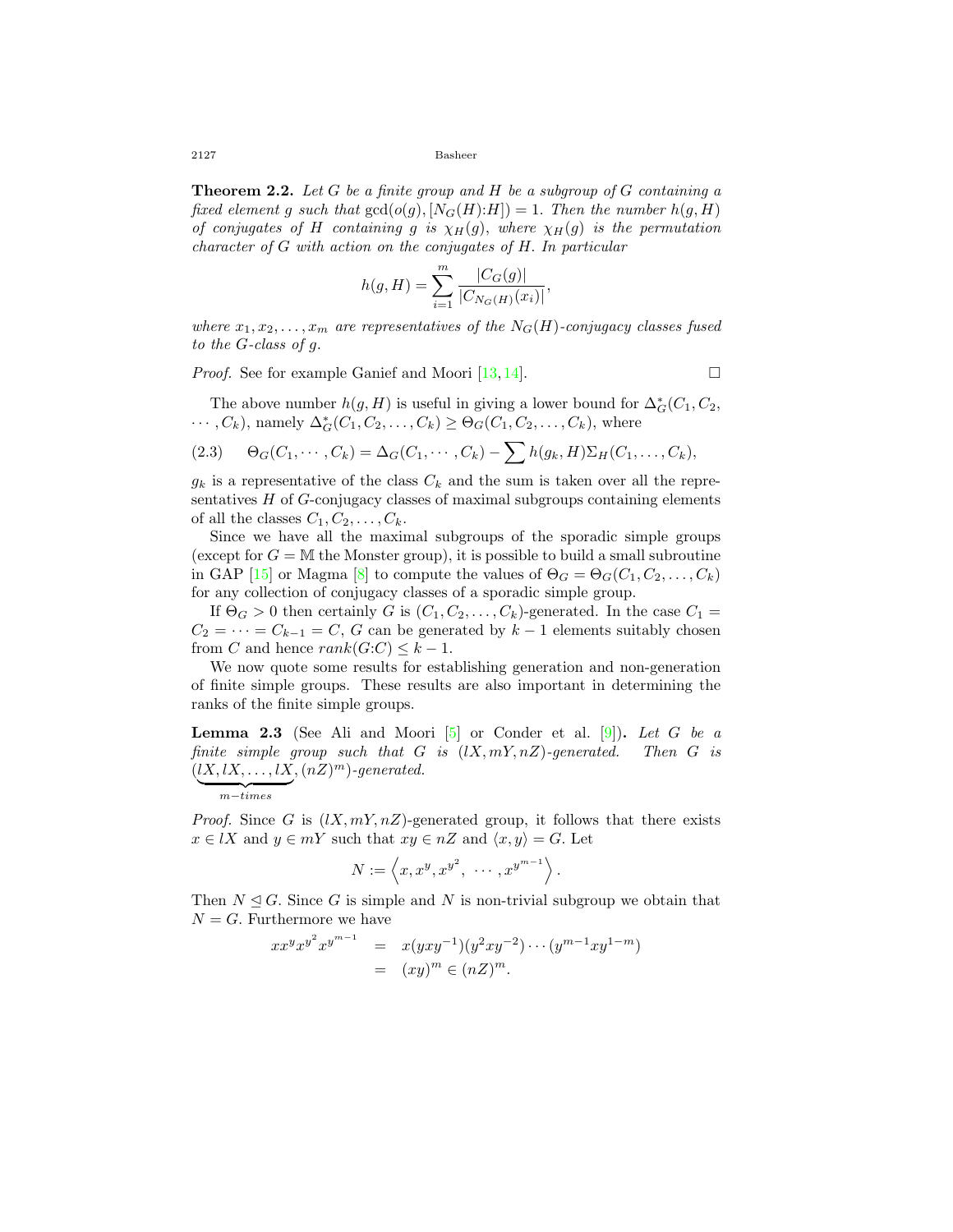Since  $x^{y^i} \in lX$  for all *i*, the result follows.  $\Box$ 

<span id="page-4-1"></span>**Corollary 2.4** (See Ali and Moori [\[5](#page-10-6)])**.** *Let G be a finite simple group such that G is* ( $lX, mY, nZ$ )-generated. Then  $rank(G: lX) \leq m$ .

*Proof.* Follows immediately by Lemma  $2.3$ .

<span id="page-4-0"></span>**Lemma 2.5** (See Ali and Moori [\[5](#page-10-6)]). Let G be a finite simple  $(2X, mY, nZ)$ *generated group. Then G is* (*mY, mY,*(*nZ*) 2 )*-generated.*

*Proof.* Since *G* is  $(2X, mY, nZ)$ -generated group, it is also  $(mY, 2X, tK)$ -generated group. The result follows immediately by Lemma [2.3](#page-3-0).  $\Box$ 

<span id="page-4-2"></span>**Corollary 2.6.** *If G is a finite simple* (2*X, mY, nZ*)*-generated group. Then*  $rank(G:mY) = 2.$ 

*Proof.* By Lemma [2.5](#page-4-0) and Corollary [2.4](#page-4-1) we have  $rank(G:mY) < 2$ . But a non-abelian simple group can not be generated by one element. Thus  $rank(G:mY) = 2.$ 

The following two results are in some cases useful in establishing nongeneration for finite groups.

**Lemma 2.7** (See Ali and Moori  $[5]$  $[5]$  or Conder et al.  $[9]$  $[9]$ ). Let G be a fi- $\text{infinite}$  centerless group. If  $\Delta_G^*(C_1, C_2, \ldots, C_k) \leq |C_G(g_k)|, \ g_k \in C_k, \ \text{then}$  $\Delta_G^*(C_1, C_2, \ldots, C_k) = 0$  and therefore *G* is not  $(C_1, C_2, \ldots, C_k)$ -generated.

*Proof.* We prove the contrapositive of the statement, that is if  $\Delta_G^*(C_1, C_2,$  $\cdots, C_k$ ) > 0 then  $\Delta_G^*(C_1, C_2, \ldots, C_k) \geq |C_G(g_k)|$ , for a fixed  $g_k \in C_k$ . To do this let us assume that  $\Delta_G^*(C_1, C_2, \ldots, C_k) > 0$ . Thus there exists at least one  $(k-1)$ -tuple  $(g_1, g_2, \ldots, g_{k-1})$  ∈  $C_1 \times C_2 \times \cdots \times C_{k-1}$  satisfying Equation ([2.2\)](#page-2-0). Let  $x \in C_G(g_k)$ . Then we obtain

 $x(g_1g_2\cdots g_{k-1})x^{-1} = (xg_1x^{-1})(xg_2x^{-1})\cdots (xg_{k-1}x^{-1}) = (xg_kx^{-1}) = g_k.$ 

Thus the  $(k-1)$ -tuple  $(xg_1x^{-1}, xg_2x^{-1}, \ldots, xg_{k-1}x^{-1})$  will generate *G*. Moreover if  $x_1$  and  $x_2$  are distinct elements of  $C_G(g_k)$ , then the  $(k-1)$ -tuples  $(x_1g_1x_1^{-1}, x_1g_2x_1^{-1}, \ldots, x_1g_{k-1}x_1^{-1})$  and  $(x_2g_1x_2^{-1}, x_2g_2x_2^{-1}, \ldots, x_2g_{k-1}x_2^{-1})$ are also distinct since *G* is centerless. Thus we have at least  $|C_G(g_k)|$   $(k-1)$ tuples  $(g_1, \ldots, g_{k-1})$  generating *G*. Hence  $\Delta_G^*(C_1, \ldots, C_k) \geq |C_G(g_k)|$ . □

The following result is due to Ree [[20\]](#page-11-7).

**Theorem 2.8.** *Let G be a transitive permutation group generated by permutations*  $g_1, g_2, \ldots, g_s$  *acting on a set of n elements such that*  $g_1g_2 \cdots g_s = 1_G$ *. If the generator*  $g_i$  *has exactly*  $c_i$  *cycles for*  $1 \leq i \leq s$ *, then*  $\sum_{i=1}^{s}$ *i*=1  $c_i \le (s-2)n + 2.$ 

*Proof.* See for example Ali and Moori  $[5]$  $[5]$ .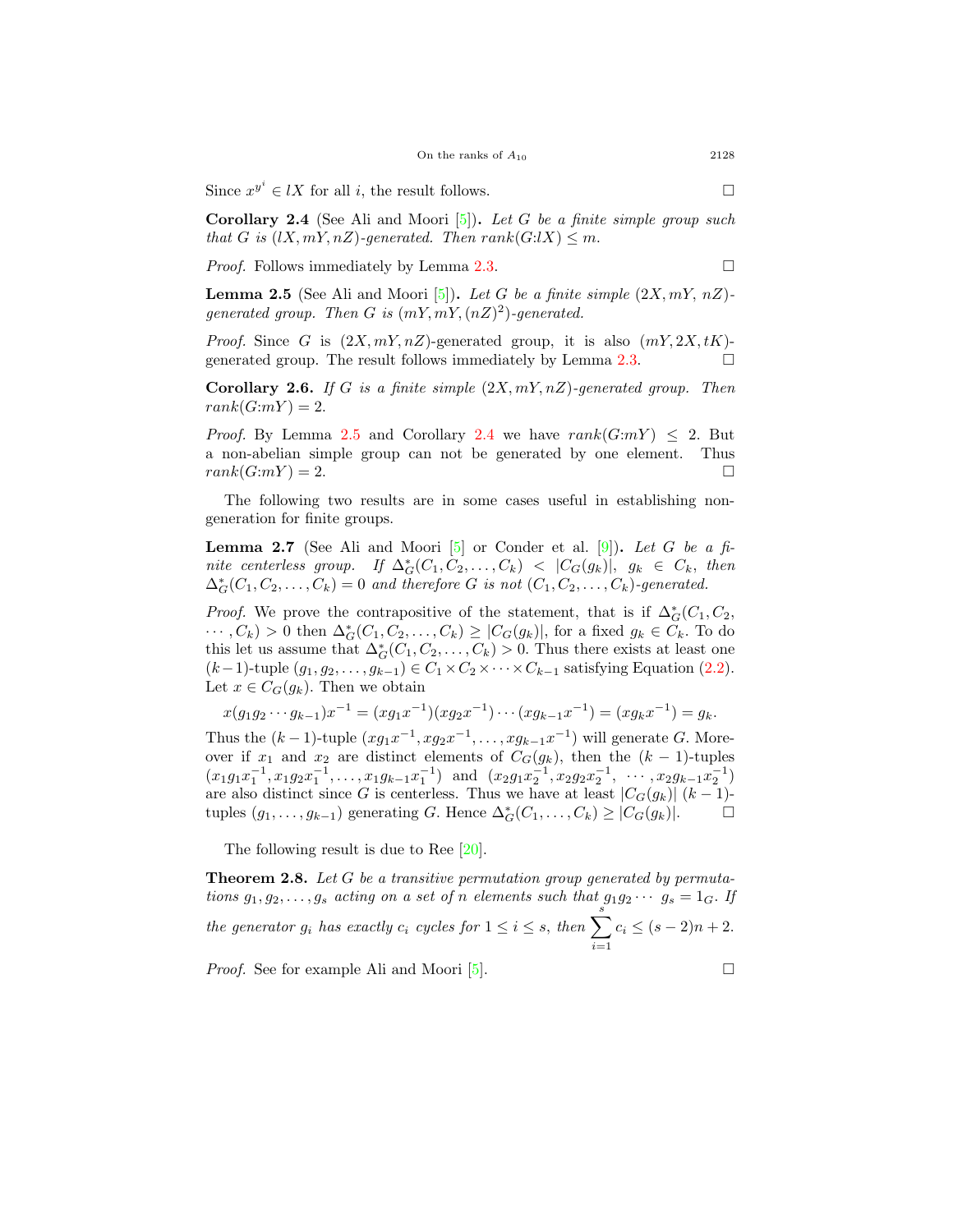The following result is due to Scott  $([9] \text{ and } [21])$  $([9] \text{ and } [21])$  $([9] \text{ and } [21])$  $([9] \text{ and } [21])$  $([9] \text{ and } [21])$ .

<span id="page-5-1"></span>**Theorem 2.9** (Scott's Theorem)**.** *Let g*1*, g*2*, . . . , g<sup>s</sup> be elements generating a group G with*  $g_1 g_2 \cdots g_s = 1_G$  *and*  $\nabla$  *be an irreducible module for G with* dim  $\mathbb{V} = n \geq 2$ *. Let*  $C_{\mathbb{V}}(g_i)$  denote the fixed point space of  $\langle g_i \rangle$  on  $\mathbb{V}$  and let  $d_i$ *be the codimension of*  $C_{\mathbb{V}}(g_i)$  *in*  $\mathbb{V}$ *. Then*  $\sum^s$  $d_i \geq 2n$ .

With  $\chi$  being the ordinary irreducible character afforded by the irreducible module V and  $\mathbf{1}_{\langle g_i \rangle}$  being the trivial character of the cyclic group  $\langle g_i \rangle$ , the codimension  $d_i$  of  $C_V(g_i)$  in V can be computed using the following formula  $([12])$  $([12])$  $([12])$ :

*i*=1

<span id="page-5-0"></span>
$$
d_i = \dim(\mathbb{V}) - \dim(C_{\mathbb{V}}(g_i)) = \dim(\mathbb{V}) - \left\langle \chi \downarrow_{\langle g_i \rangle}^G, \mathbf{1}_{\langle g_i \rangle} \right\rangle
$$
  
(2.4) 
$$
= \chi(1_G) - \frac{1}{|\langle g_i \rangle|} \sum_{j=0}^{o(g_i)-1} \chi(g_i^j).
$$

## 3. **Ranks of the classes of** *A*<sup>10</sup>

In this section we apply the general results discussed in Section [2](#page-2-1), to the group  $A_{10}$ . We determine the ranks for all its conjugacy classes of elements.

The group  $A_{10}$  is a simple group of order  $1814400 = 2^7 \times 3^4 \times 5^2 \times 7$ . By the ATLAS the group  $A_{10}$  has exactly 24 conjugacy classes of its elements and 7 conjugacy classes of its maximal subgroups. Representatives of these classes of maximal subgroups can be taken as follows:

$$
H_1 = A_9
$$
  
\n
$$
H_4 = (A_5 \times A_5):4
$$
  
\n
$$
H_5 = (A_6 \times A_4):2
$$
  
\n
$$
H_6 = 2^4: S_5
$$
  
\n
$$
H_7 = M_{10}
$$

In this section we let  $G = A_{10}$  $G = A_{10}$  $G = A_{10}$ . We firstly list in Table 1 the values of  $h(g, H_i)$ for all the non-identity classes and maximal subgroups  $H_i$ ,  $1 \le i \le 7$ , of  $A_{10}$ .

We start our investigation on the ranks of the non-trivial classes of  $A_{10}$  by looking at the two classes of involutions 2*A* and 2*B.* It is well-known that two involutions generate a dihedral group. Thus the lower bound of the rank of an involutry class in a finite group  $G \neq D_{2n}$  (the dihedral group of order 2*n*) is 3.

The group *A*<sup>10</sup> has a 9-dimensional complex irreducible module V*.* For any conjugacy class  $nX$ , let  $d_{nX} = \dim(\mathbb{V}/C_{\mathbb{V}}(nX))$  denote the codimension of the fixed space (in V) of a representative of  $nX$ . Using Equation ([2.4\)](#page-5-0) together with the power maps associated with the character table of *A*<sup>10</sup> given in the ATLAS*,* we were able to compute all the values of  $d_{nX}$  for all non-trivial classes  $nX$  of *G,* where we list these values in Table [2](#page-6-1).

The above values of codimension of the fixed space, will help us much in determining the ranks of many non-trivial classes of *G.*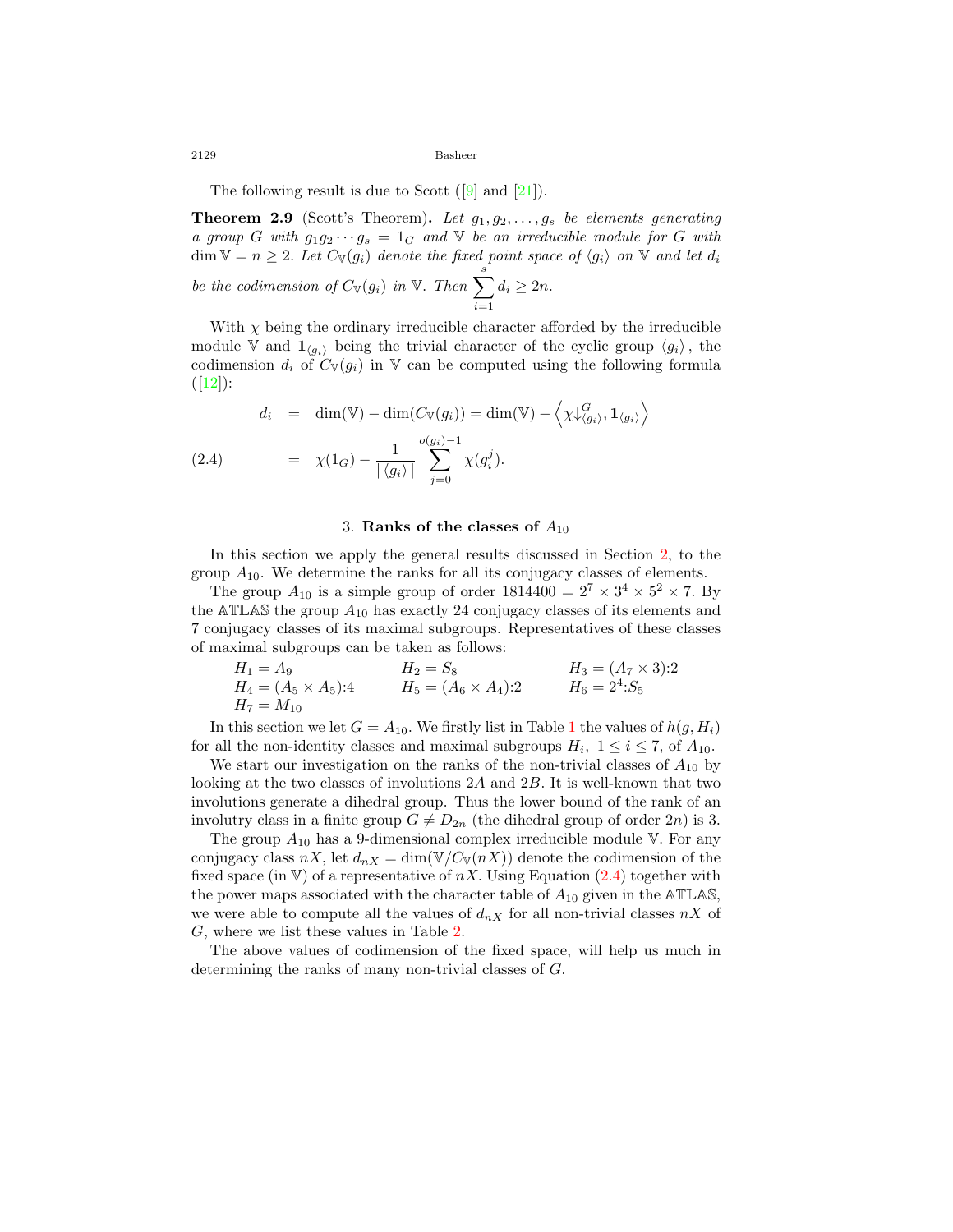| TABLE 1. The values $h(g, H_i)$ , $1 \leq i \leq 7$ for non-identity |  |
|----------------------------------------------------------------------|--|
| classes and maximal subgroups of $A_{10}$                            |  |
|                                                                      |  |

<span id="page-6-0"></span>

|                 | $H_1$                                         | $H_2$                   | $H_3$                   | $H_4$                   | $H_5$                   | $H_6$            | $H_7$            |
|-----------------|-----------------------------------------------|-------------------------|-------------------------|-------------------------|-------------------------|------------------|------------------|
| $\overline{2A}$ | $\overline{6}$                                | $\overline{17}$         | $\overline{32}$         | 26                      | 46                      | 45               | $\overline{0}$   |
| 2B              | $\frac{2}{7}$                                 | 5                       | 8                       | 6                       | 10                      | 25               | 24               |
| 3А              |                                               | 21                      | 36                      | 21                      | 42                      | 0                | $\boldsymbol{0}$ |
| 3B              | $\overline{\mathbf{4}}$                       | 6                       | 6                       | $\,6$                   | 9                       | 9                | 0                |
| 3C              | $\mathbf{1}$                                  | $\boldsymbol{0}$        | 3                       | $\boldsymbol{0}$        | 3                       | $\boldsymbol{0}$ | 9                |
| 4A              | 0                                             | 3                       | 0                       | 8                       | $\overline{\mathbf{4}}$ | 7                | 0                |
| 4B              | $\overline{\mathbf{4}}$                       | 7                       | 8                       | $\overline{\mathbf{4}}$ | 8                       | 3                | $\boldsymbol{0}$ |
| $4\,$           | $\overline{\mathbf{c}}$                       | $\mathbf{1}$            | 0                       | $\overline{\mathbf{2}}$ | $\boldsymbol{2}$        | $\bf 5$          | 12               |
| $5\,A$          | $\overline{5}$                                | 10                      | 10                      | $\mathbf{1}$            | $\overline{5}$          | $\boldsymbol{0}$ | $\boldsymbol{0}$ |
| 5B              | 0                                             | 0                       | 0                       | $\mathbf 1$             | $\boldsymbol{0}$        | $\bf 5$          | 5                |
| 6A              | 3                                             | 5                       | 8                       | $\overline{5}$          | 10                      | 0                | $\boldsymbol{0}$ |
| 6 B             | 0                                             | $\overline{\mathbf{2}}$ | $\,2$                   | $\overline{\mathbf{2}}$ | 1                       | 9                | $\boldsymbol{0}$ |
| 6C              | $\overline{\mathbf{2}}$                       | $\overline{\mathbf{2}}$ | $\overline{\mathbf{2}}$ | $\boldsymbol{0}$        | $\mathbf 1$             | $\,1$            | $\boldsymbol{0}$ |
| 7A              | 3                                             | 3                       | $\mathbf 1$             | $\boldsymbol{0}$        | 0                       | $\boldsymbol{0}$ | $\boldsymbol{0}$ |
| 8A              | $\overline{0}$                                | $\mathbf{1}$            | $\overline{0}$          | $\boldsymbol{2}$        | 0                       | $\,1$            | $\boldsymbol{2}$ |
| 9A              | $\mathbf 1$                                   | $\boldsymbol{0}$        | 0                       | $\boldsymbol{0}$        | $\boldsymbol{0}$        | $\boldsymbol{0}$ | $\boldsymbol{0}$ |
| 9B              | $\mathbf{1}$                                  | 0                       | 0                       | $\boldsymbol{0}$        | 0                       | $\boldsymbol{0}$ | $\boldsymbol{0}$ |
| 10A             | $\mathbf{1}$                                  | $\overline{2}$          | $\overline{\mathbf{2}}$ | $\mathbf 1$             | $\mathbf 1$             | $\boldsymbol{0}$ | $\boldsymbol{0}$ |
| 12A             | $\mathbf 1$                                   | $\mathbf{1}$            | $\overline{\mathbf{2}}$ | $\mathbf 1$             | $\overline{\mathbf{2}}$ | $\boldsymbol{0}$ | $\boldsymbol{0}$ |
| 12B             | $\overline{0}$                                | $\boldsymbol{0}$        | $\overline{0}$          | $\overline{\mathbf{2}}$ | $\mathbf{1}$            | $\,1$            | $\boldsymbol{0}$ |
| 15A             | $\begin{smallmatrix} 2 \ 0 \end{smallmatrix}$ | $\,1$                   | $\mathbf 1$             | $\mathbf 1$             | $\boldsymbol{2}$        | $\boldsymbol{0}$ | 0                |
| 21A             |                                               | $\boldsymbol{0}$        | $\mathbf{1}$            | $\overline{0}$          | $\overline{0}$          | $\boldsymbol{0}$ | $\boldsymbol{0}$ |
| 21B             | 0                                             | $\boldsymbol{0}$        | $\mathbf 1$             | $\boldsymbol{0}$        | 0                       | $\boldsymbol{0}$ | $\boldsymbol{0}$ |

<span id="page-6-1"></span>TABLE 2.  $d_{nX} = \dim(\mathbb{V}/C_{\mathbb{V}}(nX))$ ,  $nX$  is a non-trivial class of *G* and dim( $V$ ) = 9

| $\begin{array}{ c ccccccccccccccc }\hline nX&2A&2B&3A&3B&3C&4A&4B&4C&5A&5B&6A&6B\\ \hline d_{nX}&2&4&2&4&6&6&4&6&4&8&4&6\\ \hline \end{array}$ |  |  |  |  |  |  |
|------------------------------------------------------------------------------------------------------------------------------------------------|--|--|--|--|--|--|
| $\begin{array}{ c ccccccccccccccc }\hline nX&6C&7A&8A&9A&9B&10A&12A&12B&15A&21A&21B\\ \hline d_{nX}&6&6&8&8&6&6&8&6&8&8\\ \hline \end{array}$  |  |  |  |  |  |  |

<span id="page-6-3"></span>**Lemma 3.1.**  $rank(G:2A) \notin \{3, 4\}$ *.* 

*Proof.* If *G* is  $(2A, 2A, 2A, nX)$ -generated group for a non trivial class  $nX$ of *G*, then by Theorem [2.9](#page-5-1) we must have  $d_{2A} + d_{2A} + d_{2A} + d_{nX} \geq 2 \times 9$ . However, it is clear from Table [2](#page-6-1) that  $3 \times d_{2A} + d_{nX} < 18$ , for each  $nX$ of *G*. Thus *G* is not  $(2A, 2A, 2A, nX)$ -generated group and it follows that  $rank(G:2A) \neq 3$ . Similarly *G* is not  $(2A, 2A, 2A, 2A, nX)$ -generated group and therefore  $rank(G:2A) \neq 4$ . Hence the result. □

<span id="page-6-2"></span>**Lemma 3.2.** *The group G is* (2*A,* 5*B,* 21*A*)*-generated.*

*Proof.* Let *a* := (7*,* 8)(9*,* 10) *∈* 2*A* and *b* := (1*,* 2*,* 3*,* 4*,* 7)(5*,* 6*,* 9*,* 8*,* 10) *∈* 5*B.* Then  $\langle a, b \rangle = G$  with  $ab = (1, 2, 3, 4, 7, 10, 8)(5, 6, 9) \in 21A$ . Thus *G* is  $(2A, 5B, 21A)$ -generated. □

<span id="page-6-4"></span>**Proposition 3.3.**  $rank(G:2A) = 5$ .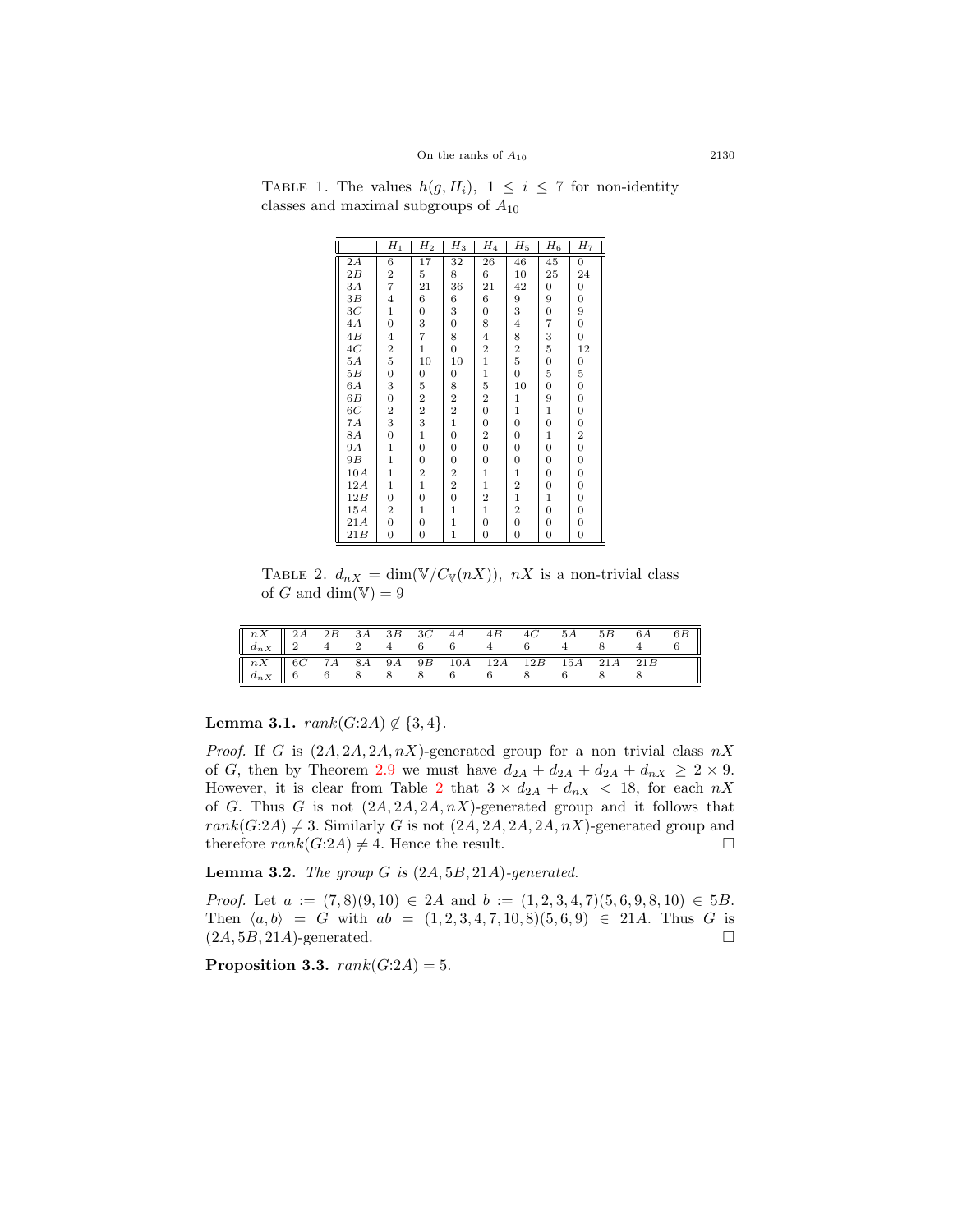*Proof.* Since by Lemma [3.2](#page-6-2), *G* is (2*A,* 5*B,* 21*A*)-generated group, it follows by applications of Lemma  $2.3$  that *G* is  $(2A, 2A, 2A, 2A, 2A, (21A)^5)$ -generated group. Thus  $rank(G:2A) \leq 5$ . Since  $rank(G:2A) \notin \{3,4\}$  by Lemma [3.1](#page-6-3), it follows that  $rank(G:2A) = 5$ .

We recall from the PhD thesis of J. Ward  $[22]$  $[22]$  that a finite non-abelian simple group  $G$  is said to have *Property 1* if  $G$  can be generated by 5 conjugate involutions whose product is the identity. Also *G* is said to satisfy *Property 2* if *G* can be generated by 3 conjugate involutions *a, b* and *c,* two of which, *a* and *b,* commute and such that *ab* is also conjugate to *a, b* and *c.*

### <span id="page-7-2"></span>**Proposition 3.4.**  $rank(G:2B) = 3$ .

*Proof.* From [[22,](#page-11-1) Table 1.1] we see that *G* has both Property 1 and Property 2. By the latter one, we infer that  $G = \langle a, b, c \rangle$  with  $a, b$  and  $c$  are all conjugate and  $ab = ba$  and  $ab \in [a]_G$ . Now from Lemma [3.1](#page-6-3) we know that these three involutions are not from class 2A (otherwise we would have  $rank(G:2A) = 3$ ). Since *G* has only two classes of involutions, it follows that these three conjugate involutions generating *G* are contained in class 2*B*. Hence  $rank(G:2B) = 3$ . □

<span id="page-7-3"></span>**Proposition 3.5.**  $rank(G:3A) = 5$ .

*Proof.* Direct application of [\[7](#page-10-9), Theorem 12].  $\Box$ 

*Remark* 3.6*.* The rank of class 3*A* in *G* can still be established using the structure constant method together with the results of Section [2](#page-2-1).

<span id="page-7-0"></span>**Lemma 3.7.** *For*  $nX \in S := \{3B, 4B, 5A, 6A\}$ *, the group G is* (3*C, nX,* 21*A*)*generated.*

*Proof.* Let

$$
a := (2,3,4)(5,6,7)(8,9,10) \in 3C, \quad b := (1,2,8)(4,5,10) \in 3B, \n c := (1,2)(3,4,5,8) \in 4B, \qquad d := (1,2,8,5,4) \in 5A \text{ and } \n e := (1,2)(4,5,8)(7,10) \in 6A.
$$

We note that *ab* = (1*,* 2*,* 3*,* 5*,* 6*,* 7*,* 10)(4*,* 8*,* 9)*, ac* = (1*,* 2*,* 4)(3*,* 5*,* 6*,* 7*,* 8*,* 9*,* 10)*,*  $ad = (1, 2, 3)(4, 8, 9, 10, 5, 6, 7)$  and  $ae = (1, 2, 3, 5, 6, 10, 4)(7, 8, 9)$  are all elements of order 21 and in fact are all contained in 21*A.* Now it is not difficult to verify that

$$
\langle a, b \rangle = \langle a, c \rangle = \langle a, d \rangle = \langle a, e \rangle = G = A_{10}
$$

and thus *G* is  $(3C, nX, 21A)$ -generated group for  $nX \in S$ .

<span id="page-7-1"></span>**Proposition 3.8.** With *S* being the previous set, we have  $rank(G:nX) = 3$ *for all*  $nX \in S$ .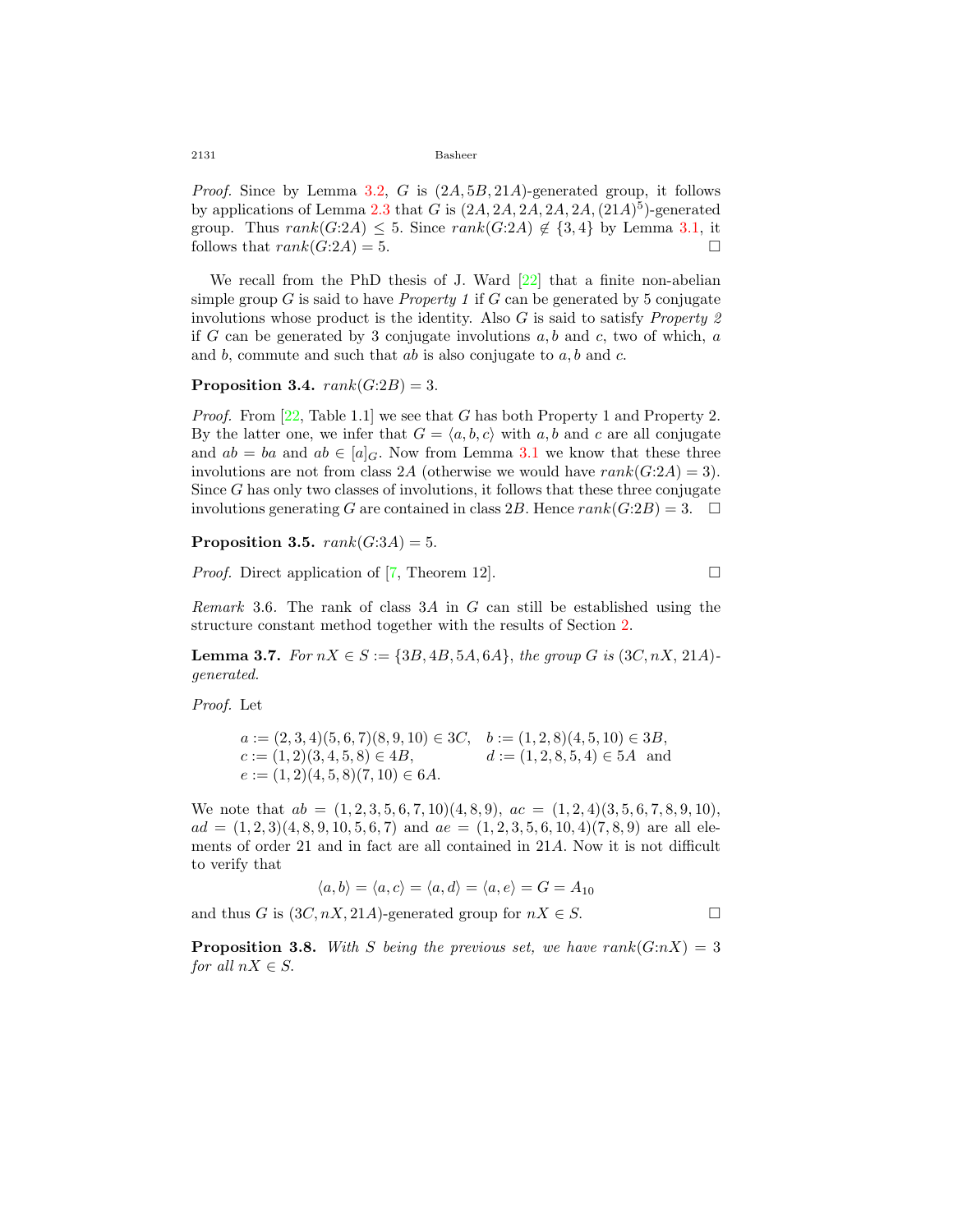*Proof.* If *G* is  $(nX, nX, mY)$ -generated group for  $nX \in S$  and for any other non trivial class  $mY$  of *G*, then we must have  $d_{nX} + d_{nX} + d_{mY} \geq 2 \times 9$ . However, it is clear from Table [2](#page-6-1) that  $2 \times d_{nX} + d_{mY} < 18$ , for  $nX \in S$  and all non-trivial classes  $mY$  of *G* and therefore *G* is not  $(nX, nX, mY)$ -generated group. This establishes the non-generation of *G* by two elements from  $nX \in S$  and thus  $rank(G: nX) \neq 2$ ,  $nX \in S$ . Using Lemma [3.7](#page-7-0) we know that *G* is  $(3C, nX, 21A)$ generated group. This implies that *G* is also  $(nX, 3C, 21A)$ -generated group. It follows by applications of Lemma [2.3](#page-3-0) that *G* is (*nX, nX, nX,*(21*A*) 3 )-generated group; that is  $(nX, nX, nX, 7A)$ -generated group. Thus  $rank(G:nX) \leq 3$ . Since  $rank(G:nX) \neq 2$  we deduce that  $rank(G:nX) = 3$  for all  $nX \in S$ , completing the proof.  $\Box$ 

<span id="page-8-0"></span>**Lemma 3.9.**  $rank(A_n:5A) = 2$ ,  $for\ 5 \leq n \leq 9$ .

*Proof.* The cases  $A_5$ ,  $A_8$  and  $A_9$  follows respectively by [[7,](#page-10-9) Theorem 14, Propositions 20 and 29. The group  $A_6$  is generated by  $(1, 2, 3, 4, 5)$  and  $(1, 3, 4, 5, 6)$  both are elements of class 5*A* of  $A_6$ . We handle the case  $A_7$ . We claim that  $A_7 = \langle (1, 2, 3, 4, 5), (1, 4, 5, 6, 7) \rangle$ . We have  $(1, 2, 3, 4, 5), (1, 4, 5, 6, 7)$  $=(1, 5, 6, 7, 2, 3, 4)$ , which has order 7. This implies that

$$
35|| \langle (1,2,3,4,5), (1,4,5,6,7) \rangle |.
$$

By looking at the maximal subgroups of  $A_7$  (see the ATLAS [[10\]](#page-10-10) for example) we can see that there is no maximal subgroup of  $A<sub>7</sub>$  with order divisible by 35. It follows that  $\langle (1, 2, 3, 4, 5), (1, 4, 5, 6, 7) \rangle = A_7$  and hence  $rank(A_7:5A) = 2$ , completing the result.  $\Box$ 

**Lemma 3.10.**  $rank(A_n:5A) ≠ 2, \forall n ≥ 10.$ 

*Proof.* Suppose that  $x, y \in 5A$  of  $A_n$ ,  $n \ge 10$  and let  $x = (a, b, c, d, e)$  and  $y =$  $(f, g, h, i, j)$ *.* If  $xy = yx$  then  $\langle x, y \rangle \cong \mathbb{Z}_5 \times \mathbb{Z}_5$ *.* If  $xy \neq yx$ *,* then *x* and *y* are not disjoint cycles and have some common points, i.e,  $\{a, b, c, d, e\} \cap \{f, g, h, i, j\} \neq$  $φ$ . Thus the number of moved points by  $\langle x, y \rangle$  is at most 9 and it follows that  $\langle x, y \rangle \leq A_9$ . Hence  $rank(A_n:5A) \neq 2$  for  $n \geq 10$ .

Note that the non-generation of *G* by two elements from class 5*A* was already shown in the proof of Proposition [3.8](#page-7-1) using Scott's Theorem and Table [2.](#page-6-1)

We now have the following conjecture concerning the rank of class  $5A$  of  $A_n$ for all  $n \geq 6$ *.* 

**Conjecture 1.** For any  $n \geq 6$ , we speculate that

(3.1) 
$$
rank(A_n:5A) = \begin{cases} \begin{array}{c} \frac{n}{4} \\ \frac{n}{4} \end{array} & \text{if } n = 4k \text{ or } 4k + 1, \\ \text{if } n = 4k + 2 \text{ or } 4k + 3. \end{cases}
$$

Note that the above conjecture was shown to be true theoretically for 6 *≤*  $n \leq 9$  in Lemma [3.9.](#page-8-0) The author used GAP to verify the correctness of the conjecture up to  $n \leq 50$ . Moreover, the author is speculating that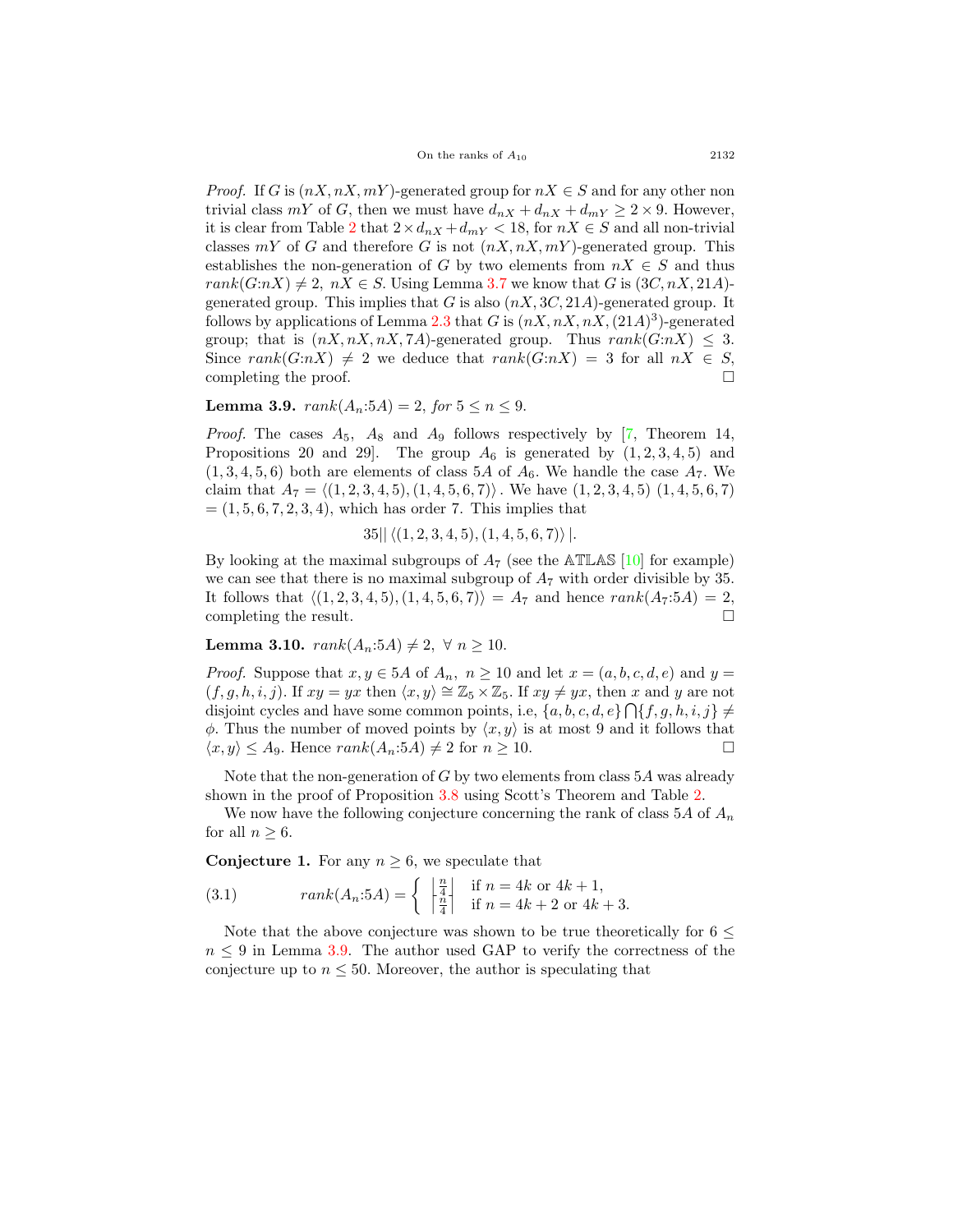$$
(3.2) \qquad A_n = \begin{cases} \n\langle (1, 2, 3, 4, 5), (1, 5, 6, 7, 8), (1, 9, 10, 11, 12), \dots, \\
\langle 1, n-6, n-5, n-4, n-3), (1, n-3, n-2, n-1, n) \rangle & \text{if } n = 4k, \\
\langle (1, 2, 3, 4, 5), (1, 6, 7, 8, 9), (1, 10, 11, 12, 13), \dots, \\
\langle 1, n-7, n-6, n-5, n-4), (1, n-3, n-2, n-1, n) \rangle & \text{if } n = 4k+1, \\
\langle (1, 2, 3, 4, 5), (1, 3, 4, 5, 6), (1, 7, 8, 9, 10), \dots, \\
\langle 1, n-4, n-3, n-2, n-1), (1, n-3, n-2, n-1, n) \rangle & \text{if } n = 4k+2, \\
\langle (1, 2, 3, 4, 5), (1, 4, 5, 6, 7), (1, 8, 9, 10), 11), \dots, \\
\langle 1, n-5, n-4, n-3, n-2), (1, n-3, n-2, n-1, n) \rangle & \text{if } n = 4k+3. \n\end{cases}
$$

<span id="page-9-0"></span>**Proposition 3.11.**  $rank(G:9X) = 2$ ,  $for X \in \{A, B\}$ .

*Proof.* Direct application of  $[7,$  $[7,$  Theorem 14].

The result of Proposition [3.11](#page-9-0) can be established using the structure constant method. In the next proposition, we give the ranks of all the remaining nontrivial classes of *G.*

<span id="page-9-2"></span>**Proposition 3.12.** *Let T* := *{*3*C,* 4*A,* 4*C,* 5*B,* 6*B,* 6*C,* 7*A,* 8*A,* 10*A,* 12*A,* 12*B,* 15*A*, 21*A*, 21*B*}*. Then*  $rank(G: nX) = 2$  *for all*  $nX \in T$ *.* 

*Proof.* The aim here is to show that *G* is an (*nX, nX,* 21*A*)-generated group for any  $nX \in T$ . We firstly note that all the maximal subgroups of *G* do not contain elements of order 21 except  $H_3$ . By  $h(C, H)$  we mean the number of conjugate subgroups of *H* that contain a fixed element of the conjugacy class *C*. It follows that  $h(21A, H_i) = 0$  for all  $i \in \{1, 2, \dots, 7\} \setminus \{3\}$ , while  $h(21A, H_3) = 1$  $h(21A, H_3) = 1$  $h(21A, H_3) = 1$ . For all the classes  $nX \in T$  we give in Table 3 some information about  $\Delta_G(nX, nX, 21A)$ ,  $h(21A, H_3)$ ,  $\Sigma_{H_3}(nX, nX, 21A)$  and  $\Theta_G(nX, nX, 21A)$ . The last column of Table [3](#page-9-1) establishes the generation of *G* 

<span id="page-9-1"></span>TABLE 3. Some information on the classes  $nX \in T$ 

|                | $\Delta_G(nX, nX, 21A)$ | $\overline{h(21A,H_3)}$ | $\Sigma_{H_2}(nX, nX, 21A)$ | $\Theta_G(nX, nX, \overline{21A})$ |
|----------------|-------------------------|-------------------------|-----------------------------|------------------------------------|
| 3 <sup>C</sup> | 301                     |                         | 28                          | 273                                |
| 4A             | 189                     |                         |                             | 189                                |
| 4C             | 1512                    |                         |                             | 1512                               |
| 5B             | 2709                    |                         |                             | 2709                               |
| 6B             | 308                     |                         | 14                          | 294                                |
| 6C             | 11340                   |                         | 840                         | 10500                              |
| 7Α             | 2541                    |                         |                             | 2541                               |
| 8A             | 25704                   |                         |                             | 25704                              |
| 10A            | 4977                    |                         | 252                         | 4725                               |
| 12A            | 13104                   |                         | 357                         | 12747                              |
| 12B            | 11340                   |                         |                             | 11340                              |
| 15A            | 7077                    |                         | 84                          | 6993                               |
| 21A            | 3936                    |                         | 72                          | 3864                               |
| 21B            | 3711                    |                         | 36                          | 3675                               |

by the triple  $(nX, nX, 21A)$  for all  $nX \in T$ . It follows that  $rank(G:nX) = 2$ for all  $nX$ .  $\Box$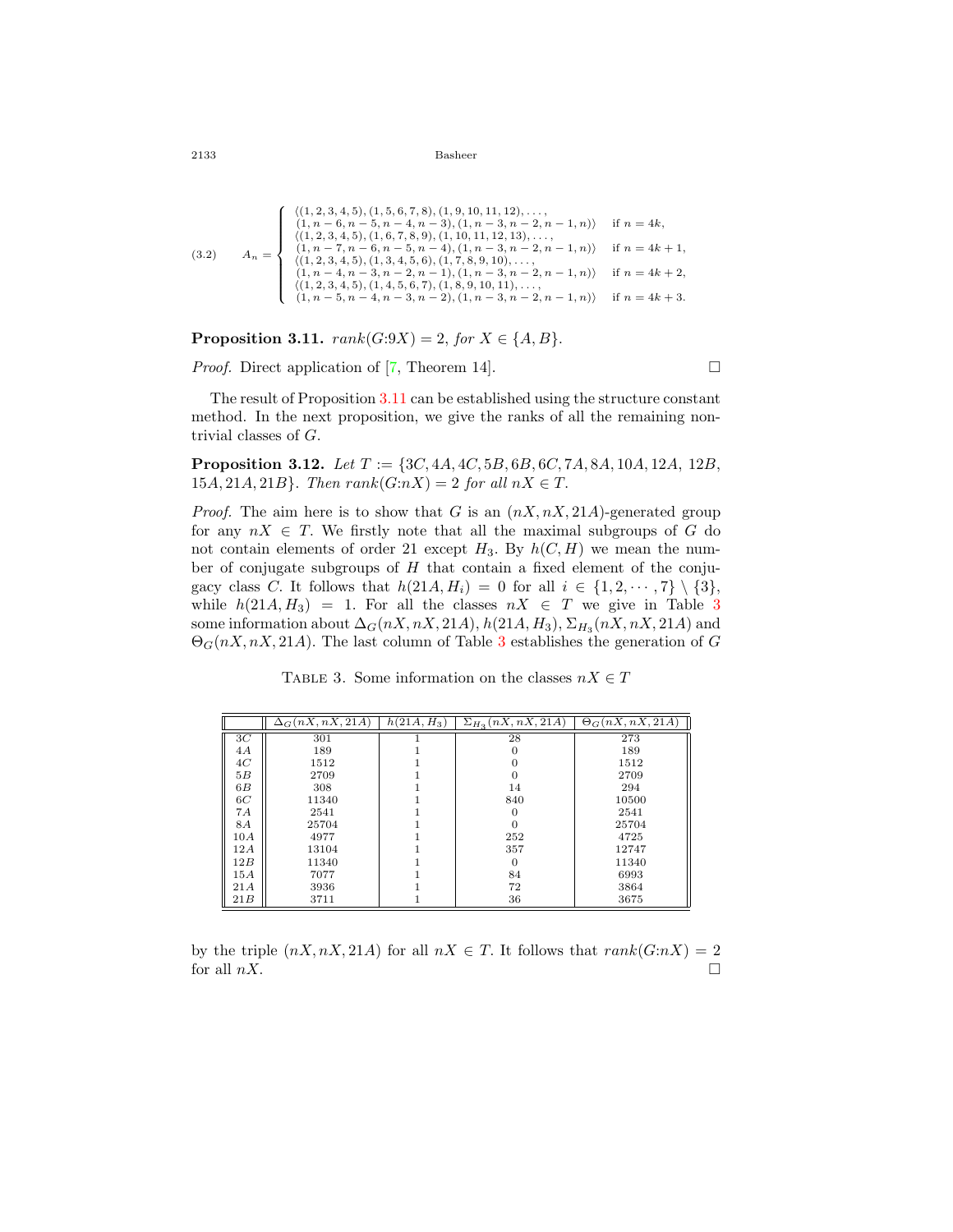*Remark* 3.13. For all  $nX \in T$  of Proposition [3.12](#page-9-2), the result can also be proved using Lemma [2.6](#page-4-2) together with the facts that *G* is  $(2B, nX, 21B)$ generated group for  $nX \in \{3C, 4C, 5B, 6C, 7A, 8A, 10A, 12B, 15A, 21A\}$  and is  $(2B, nX, 21A)$ -generated group for  $nX \in \{4A, 6B, 12A, 21B\}$ .

Now we gather the results on ranks of the non-trivial classes of *G.*

**Theorem 3.14.** Let  $G$  be the alternating group  $A_{10}$ . Then

- $(1)$   $rank(G:nA) = 5$ ,  $for n \in \{2,3\},$
- $(2)$   $rank(G:nX) = 3$ ,  $for nX \in \{2B, 3B, 4B, 5A, 6A\},$
- $(3)$   $rank(G: nX) = 2$  *for all*  $nX \notin \{1A, 2A, 2B, 3A, 3B, 4B, 5A, 6A\}$ .

*Proof.* The result follows from Propositions [3.3,](#page-6-4) [3.4,](#page-7-2) [3.5](#page-7-3), [3.8](#page-7-1), [3.11](#page-9-0) and [3.12.](#page-9-2)  $\Box$ 

#### **Acknowledgements**

The author would like to thank Professor Jamshid Moori for his assistance and guidance. He also would like to thank the University of Limpopo and the National Research Foundation (NRF) of South Africa for the financial support received.

#### **REFERENCES**

- <span id="page-10-1"></span>[1] F. Ali, On the ranks of  $O'N$  and *Ly*, *Discrete Appl. Math.* **155** (2007) 394–399.
- [2] F. Ali, On the ranks of *F i*22, *Quaest. Math.* **37** (2014) 591–600.
- [3] F. Ali and M.A.F. Ibrahim, On the ranks of Conway groups *Co*<sup>2</sup> and *Co*3, *J. Algebra Appl.* **45** (2005) 557–565.
- [4] F. Ali and M.A.F. Ibrahim, On the ranks of *HS* and *McL*, *Util. Math.* **70** (2006) 187–195.
- <span id="page-10-6"></span>[5] F. Ali and J. Moori, On the ranks of Janko groups *J*1*, J*2*, J*<sup>3</sup> and *J*4, *Quaest. Math.* **31** (2008) 37–44.
- <span id="page-10-2"></span>[6] A.B.M. Basheer and J. Moori, On the ranks of finite simple groups, *Khayyam J. Math.* **31** (2016) 18–24.
- <span id="page-10-9"></span>[7] A.B.M. Basheer and J. Moori, On the ranks of the alternating group *An*, *Bull. Malays. Math. Sci. Soc.* <https://doi.org/10.1007/s40840-017-0586-5>.
- <span id="page-10-5"></span>[8] W. Bosma and J.J. Cannon, Handbook of Magma Functions, Department of Mathematics, University of Sydeny, November 1994.
- <span id="page-10-7"></span>[9] M.D.E. Conder, R.A. Wilson and A. J. Woldar, The symmetric genus of sporadic groups, *Proc. Amer. Math. Soc.* **116** (1992) 653–663.
- <span id="page-10-10"></span>[10] J.H. Conway, R.T. Curtis, S.P. Norton, R.A. Parker and R.A. Wilson, Atlas of Finite Groups, Clarendon Press, Oxford, 1985.
- <span id="page-10-0"></span>[11] L. Di Martino, M. Pellegrini and A. Zalesski, On generators and representations of the sporadic simple groups, *Comm. Algebra* **42** (2014) 880–908.
- <span id="page-10-8"></span>[12] S. Ganief, 2-Generations of the Sporadic Simple Groups, PhD Thesis, University of Natal, South Africa, 1997.
- <span id="page-10-3"></span>[13] S. Ganief and J. Moori, (*p, q, r*)-generations of the smallest Conway group *Co*3, *J. Algebra* **188** (1997) 516–530.
- <span id="page-10-4"></span>[14] S. Ganief and J. Moori, 2-generations of the smallest Fischer group *F*22, *Nova J. Math. Game Theory Algebra* **6** (1997) 127–145.